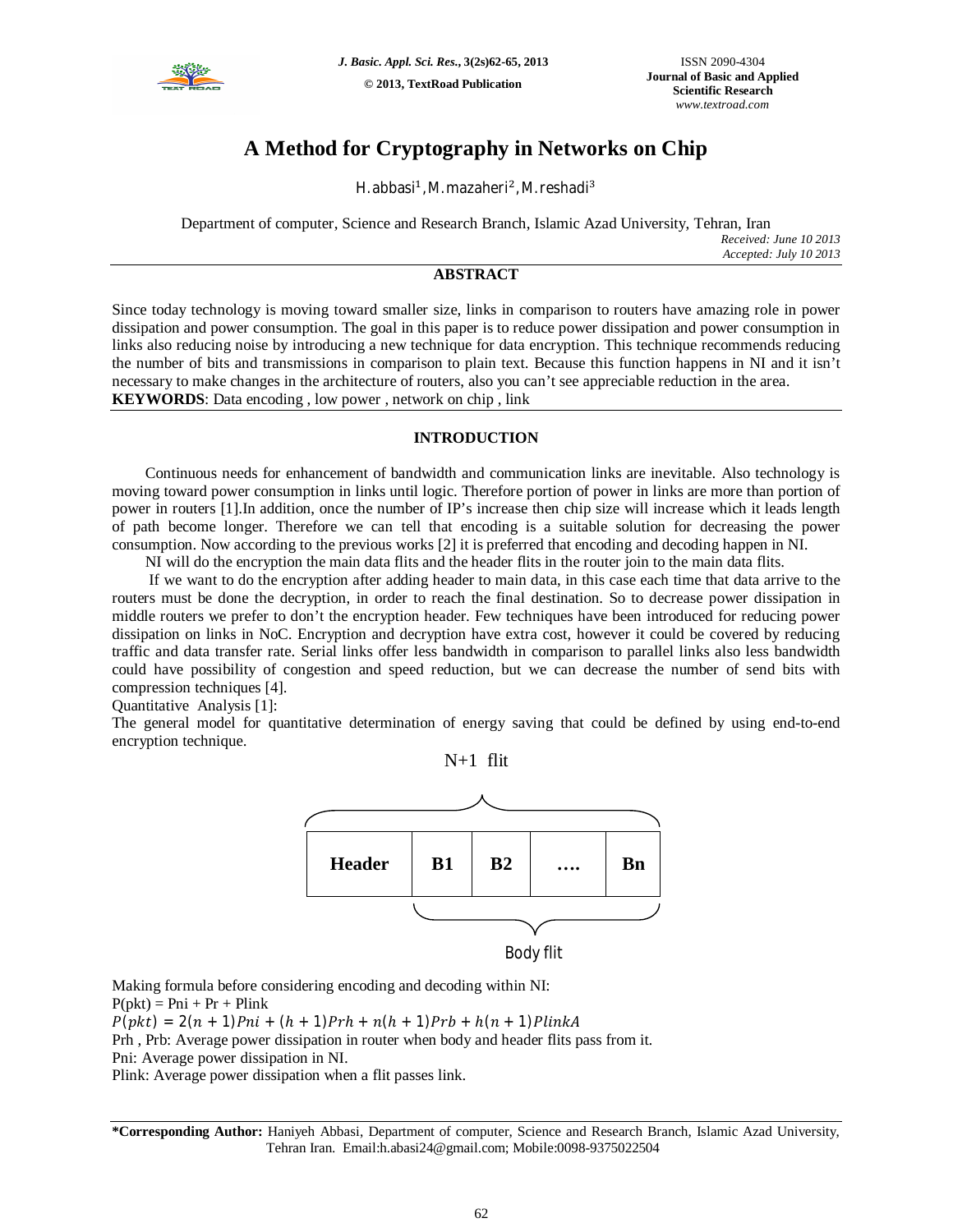Pr: Average power dissipation in router.

Making formula after considering encoding and decoding within NI:

$$
P'(pkt) = 2Pni + 2nP'ni + (h + 1)Prh + n(h + 1)Prb + h(n + 1)P'link
$$

P'ni: Power dissipation in NI when encoding and decoding logic is added to NI.

P'link: Power dissipation when an encoded flit passes link.

P(en/de): Power dissipation for encoding and decoding, as a result we could write:

*P'ni* = *Pni* + *P*(*en*/*de*)

Percentage of reduction in power dissipation after using encoder and decoder:

$$
PR = \frac{P(pkt) - P'(plt)}{P(plt)} = 1 - \frac{P'(plt)}{P(plt)}
$$

By analyzing above formulas in paper [1], they concluded what in reduction of power dissipation during encryption is effective including:

1) Increasing Hop counts

2) Increasing portion of link power in comparison to portion of routers power.

3) Increasing size of packet

That is why data encoding is an appropriate way for decreasing power consumption.

#### **An offer for decreasing size of packet:**

Suppose our link is 2 byte (16 bits) which it simultaneously sends data in form four bit four bit and parallel. Function of each encoder:

From left or right the total data (No Matter), consider 4 bit in mind. Look at the last bit, if it was equal to 1 then send first 3 bit. If it was 0, consider next bit and if this one was 0 too then send next 2 remaining bit, but if it was 1 then send all 4 bit. Each one of the links that there is no data on it should become NULL, so it can't become under the influence of noise.

Algorithmic Model for Encoder:



**Fig. 1.** Offered encoding method

Function of each decoder:

It counts those received data on 4 bit link, if it was more than 3 bit with the same data then it doesn't change. If it was equal to 3 bit then decoder adds 1 bit to the last. If it was less than 3 bit then is added 00 to the last 2 bit.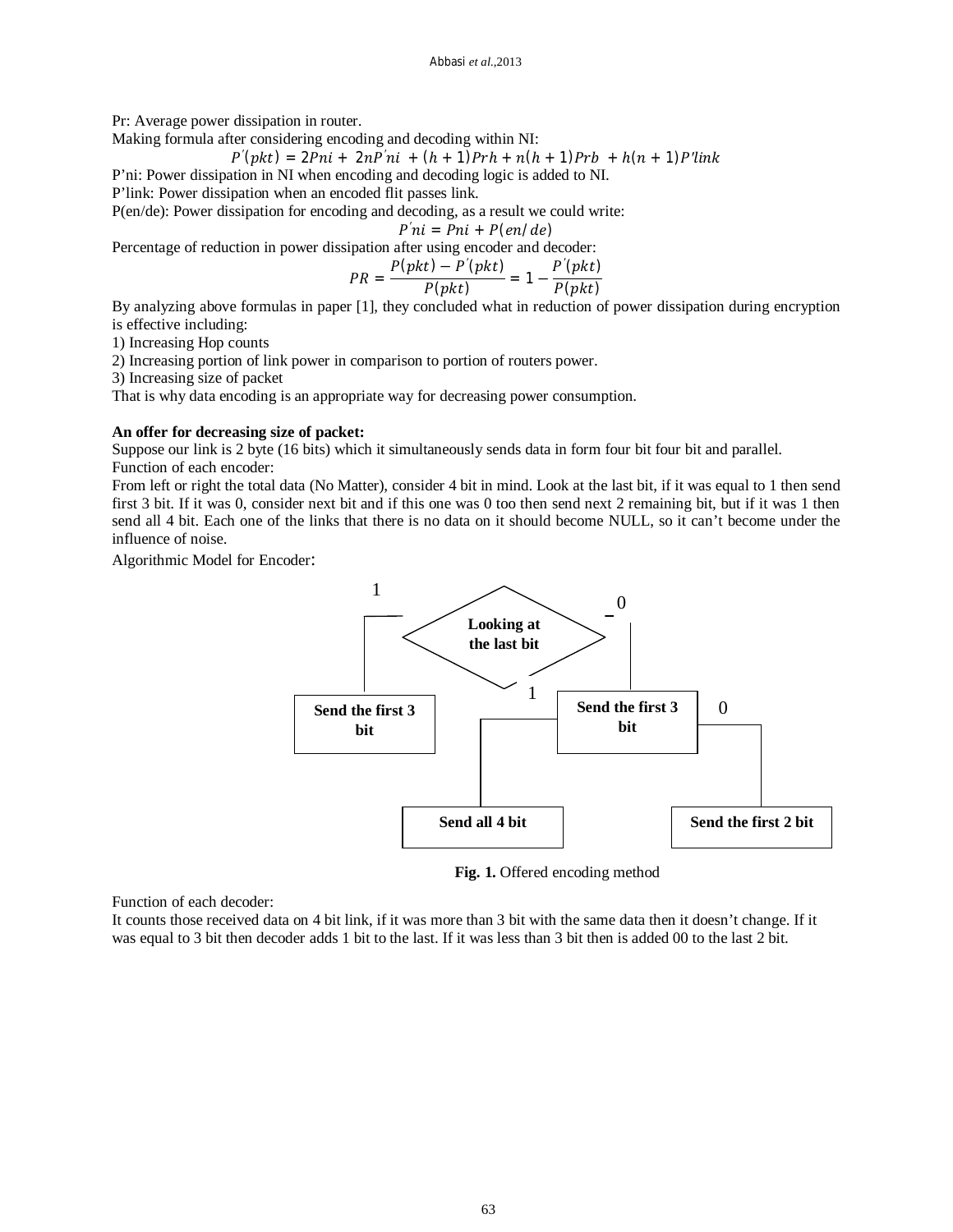

**Fig.2.** Offered decoding method

It is possible to implement this function either as hardware or to put it in ROM table into encoder and decoder that searching function happens like associative.

Examples:

Main data 1000 / 0100 / 1101 / 0010 Result of encoding over main data 000 / 0100 / 101 / 10 Result of decoding over encoded data 1000 / 0100 / 1101 / 0010

In this way you can make changes in the packet size which in best case packet length becomes half and in average case packet length will improve up to 25% and in worst case packet length doesn't change.

Therefore this method causes reduction of power dissipation and influence of noise without significant changes in area because encoding and decoding happens in NI not in middle routers. Also this will improve usage of bandwidth.

Power of wires connected between vicinal switches can be described by following formula [3]:

$$
P_{Net} = \frac{1}{2} \alpha C_{Net} V_{DD}^2 f
$$

 $C_{Net}$  is capacitor of connected wires and  $\alpha$  is average switching activity over wire ( the objective of switching activity is a defined ratio of number of switched bits  $0 \rightarrow 1$ ,  $1 \rightarrow 0$  over total bits passing through the wires ). f is frequency of clock and  $V_{\text{DD}}$  is voltage of power source.

Amount of,  $C_{Net}$  and  $V_{DD}$  depends on process of technology but amount of switching activity depends on data and transmissions amongst wires. According to this formula power consumption and switching activity have a direct relation to each other so we can tell by reducing switching activity we can save the power. Since offered method reduces the number of bits it is expected the switching activity will become less and as a result power consumption will become less too.

#### **Conclusion**

Links play important role in power dissipation for NoC [5]-[7]. Therefore in this paper by introducing a cryptography method and data compression it tries to improve power dissipation, increase bandwidth and reduce influence of noise. This action happens like end-to-end and it is no need to create any changes in the middle routers.